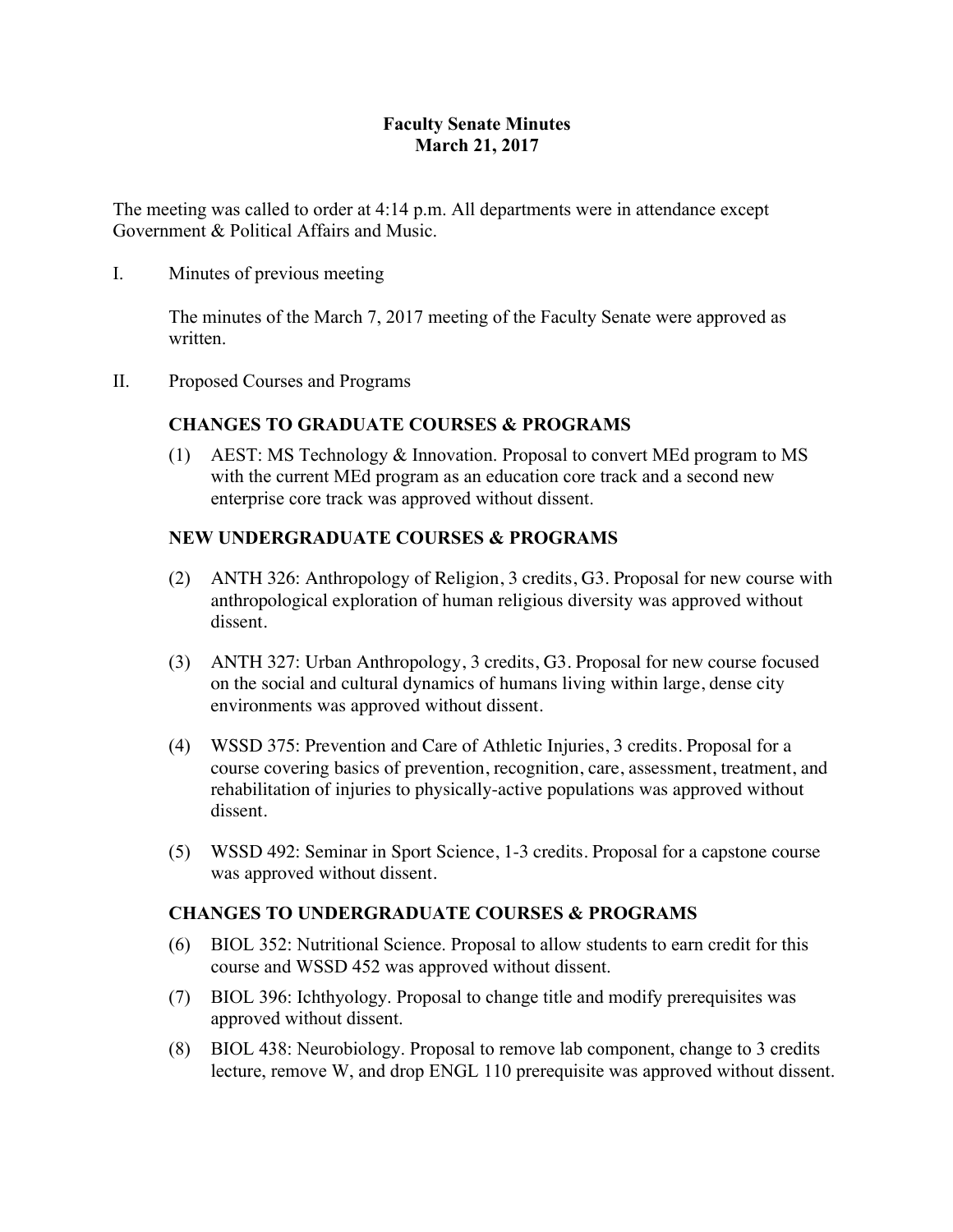- (9) ITEC 435: Manufacturing Enterprise. Proposal to modify prerequisites was approved without dissent.
- (10) BA Anthropology. Proposal to update curriculum to reflect recent course offerings was approved without dissent.
- (11) BS Allied Health Technology, Pre-Athletic Training. Proposal to update curriculum to align with 3+2 program leading to MS degree was approved without dissent.
- (12) BS Allied Health Technology, Sports Medicine. Proposal for new option to prepare for work in athletic training without participating in the 3+2 program was approved without dissent.
- (13) BS Biology, Animal Behavior. Proposal to change incorporate new courses and adjust course options was approved without dissent.
- (14) BS Biology, Environmental Biology. Proposal to update curriculum was approved without dissent.
- (15) BS Biology, Marine Biology. Proposal to update curriculum was approved without dissent.
- (16) BS Nursing. Proposal to reduce GenEd lab requirement based on previous course work in labs was approved without dissent.
- (17) Honors College curriculum. Proposal to revise curriculum to reduce required credits for completion of Honors Degree was approved with 15 yes, 7 no, and 2 abstentions.

Disccusion was held regarding the proposed changes to the Honors College curriculum. Key points of discussion were:

- Students advocated for a reduction in required credits with H designation to make completion of the program more flexible.
- General agreement on reducing the credits was noted.
- Concerns were raised about the informal feedback noted in the proposal for courses carrying the H designation.
- Review of H courses appropriate for the curriculum based on the approved criteria should be carried out by the Honors College Curriculum Committee and could work similarly to GenEd label reviews.
- The Director of the Honors College plays a direct role in approving H designations and offerings.
- Some courses that carry H are long-standing sections while others might be offered in response to student requests.
- A suggestion was made for no longer offering COMM 100 and ENGL 110 as H courses so that the fewer required credits would be from more advanced courses.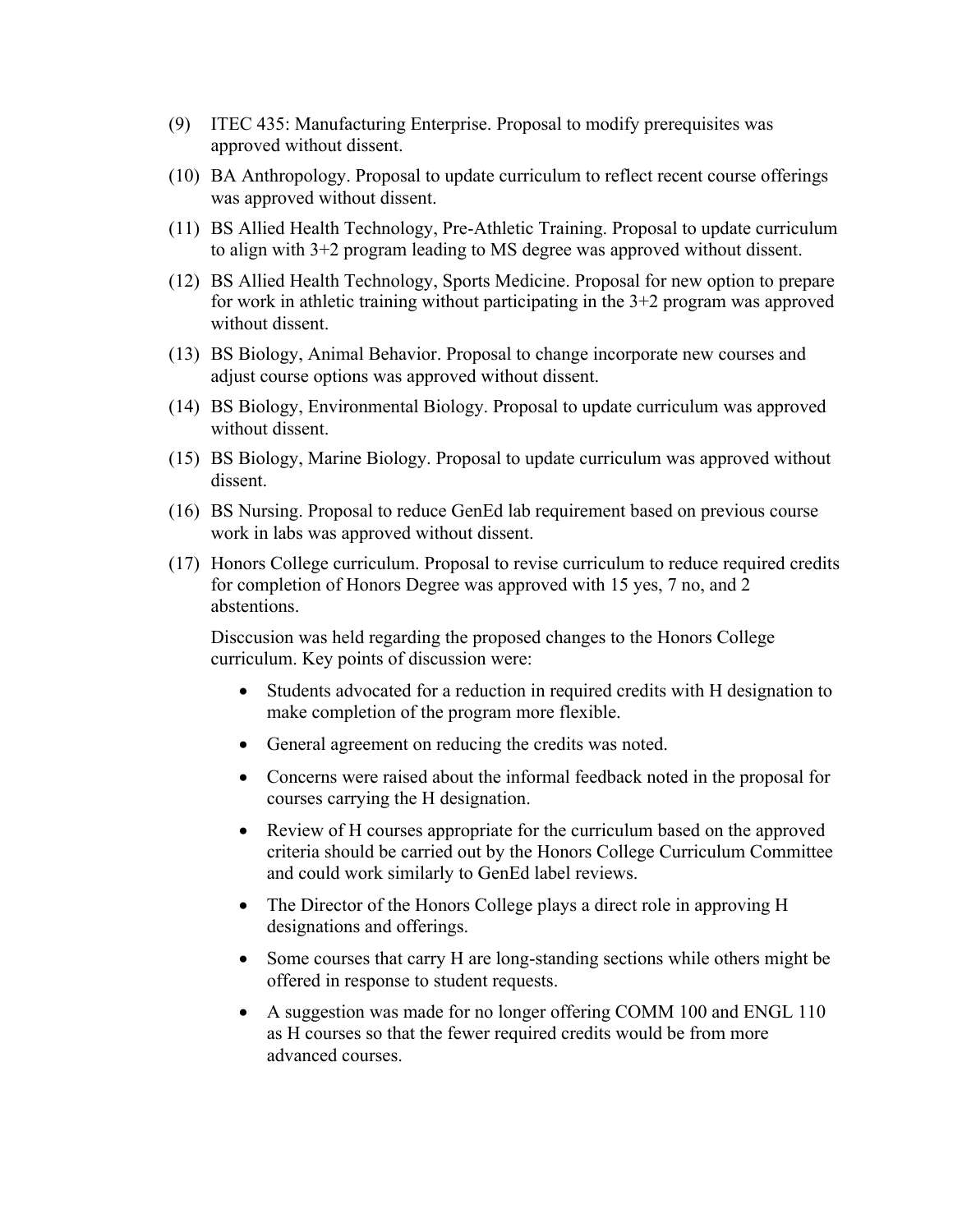- While COMM 100 and ENGL 110 are options for H coursework, they are not required in the curriculum and many students do not take these courses because of their advanced academic placement.
- Concerns were raised about review of H course alignment being conducted with individual instructors rather than through departments.
- Faculty interested in promoting student participation in Honors College were referred to the program website and handbook.
- Students who meet academic requirements can join the Honors College though it was noted completion can be difficult once students are well into their overall program.

A Blazer/Frost motion to call to vote approval of the proposed changes to the Honors College curriculum was approved.

III. Report of the Faculty Senate Chairperson

Chair Börger-Greco introduced Prof. Pashkova-Balkenhol, Chair of the Educator of the Year Selection Committee. Dr. Mehmet Goksu from Physics was recognized as the 2016- 17 winner.

Chair Börger-Greco reminded senators of the June 6 Faculty Senate meeting at 3 p.m., senator elections in ASD, CHEM, FORL, GOVT, HIST, IDST, MATH, MGMK, MUSI, PHIL, SOWK, and SOAN, spring commencement, and committee elections to be held the last two meetings of the semester, April 18 and May 2. She also encouraged senators to discuss the GERC proposal about P course designations with their departments.

IV. Report of the Student Senate

Mr. Aaron Jaffe thanked faculty and administration for taking a stance against race-based discrimination and encouraging respect and dialogue on campus.

V. Report of the Graduate Student Association

None

VI. Report of the Administrative Officers

### **Provost**

Provost Prabhu announced that a reception for Chair Börger-Greco is planned following the May 2 Senate meeting in recognition of her 12 years of Senate leadership.

### **Associate Provost**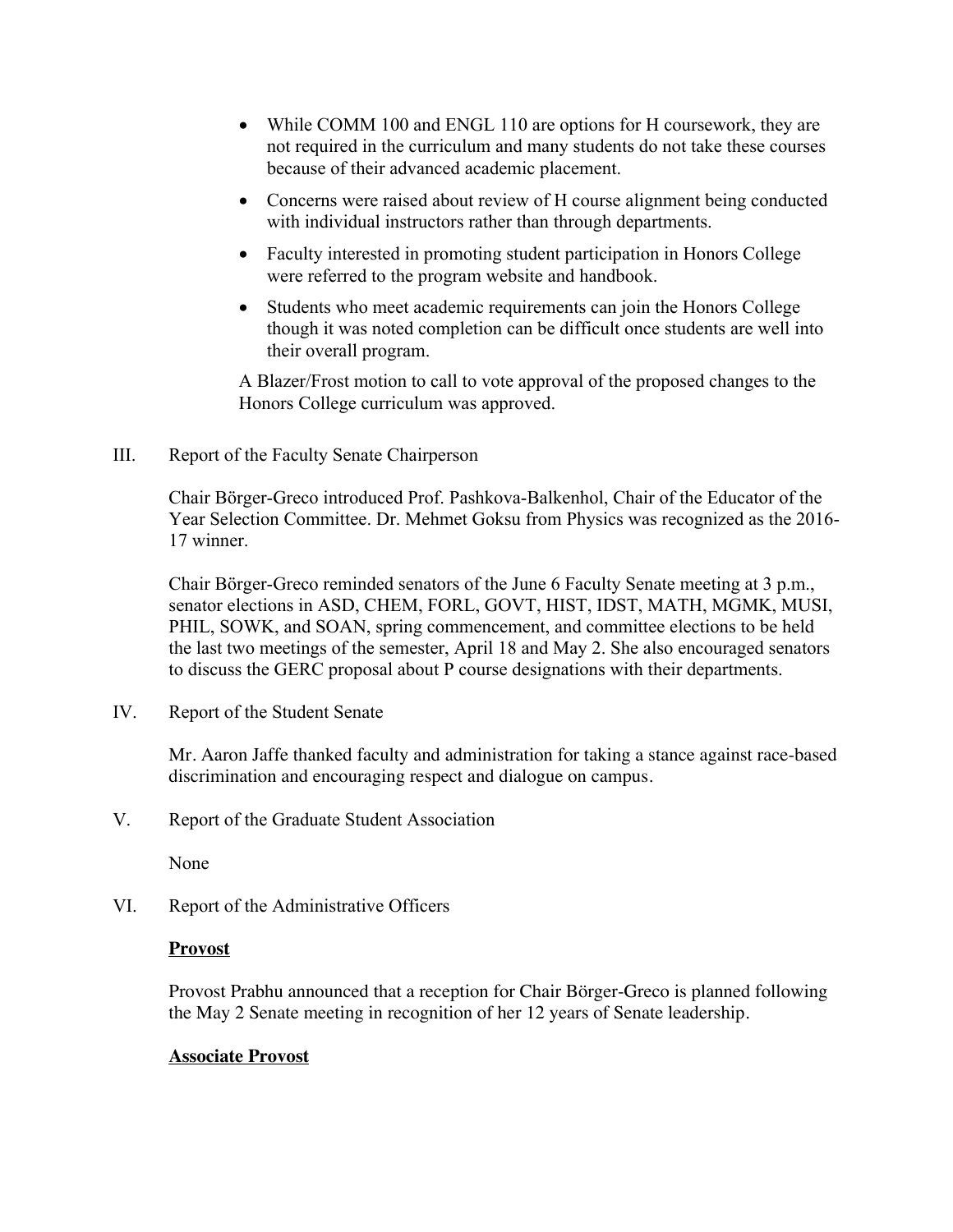Associate Provost Adams invited faculty to participate in CAE events to introduce the electronic review system and will prepare a short demo for Senate. He also reminded faculty of MIM on April 18 and urged faculty to encourage early-career students to attend.

VII. Curricular Notices

#### **NEW UNDERGRADUATE COURSES & PROGRAMS**

(1) PSYC 216: Introduction to Learning & Behavior Analysis, 3 credits. Proposal for course to introduce the field of Behavior Analysis.

#### **CHANGES TO UNDERGRADUATE COURSES & PROGRAMS**

- (2) MATH 422: Linear Algebra 2. Proposal to add a prerequisite.
- (3) PSYC 316: Learning & Behavior Analysis. Proposal to change title and add prerequisite.
- VIII. Reports of the Faculty Senate Standing Committees

None

IX. Reports of the Faculty Senate Special Committees

None

X. Faculty Emeriti

None

XI. Other/New Business

Dr. Thomas Neuville provided an update on the recently renamed Integrated Studies program. He explained the opportunity for students with intellectual disabilities to audit classes and participate in internships. Dr. Neuville noted the first graduate completed the program in spring 2016 and increasing numbers of students are participating. He announced some revisions based on a program review that will move the program toward an accreditation. Senator Börger-Greco commented on the joy of having a program student join in her class and urged any faculty member to participate when possible. It was noted that students may take a maximum of 12 credits for credit and this helped prepare a student to transition into a degree program at HACC. Dr. Neuville praised the way administrators and faculty have embraced the program and contributed to an impressive experience that other schools are also exploring.

Meeting was adjourned at 5:21 p.m.

Respectfully Submitted,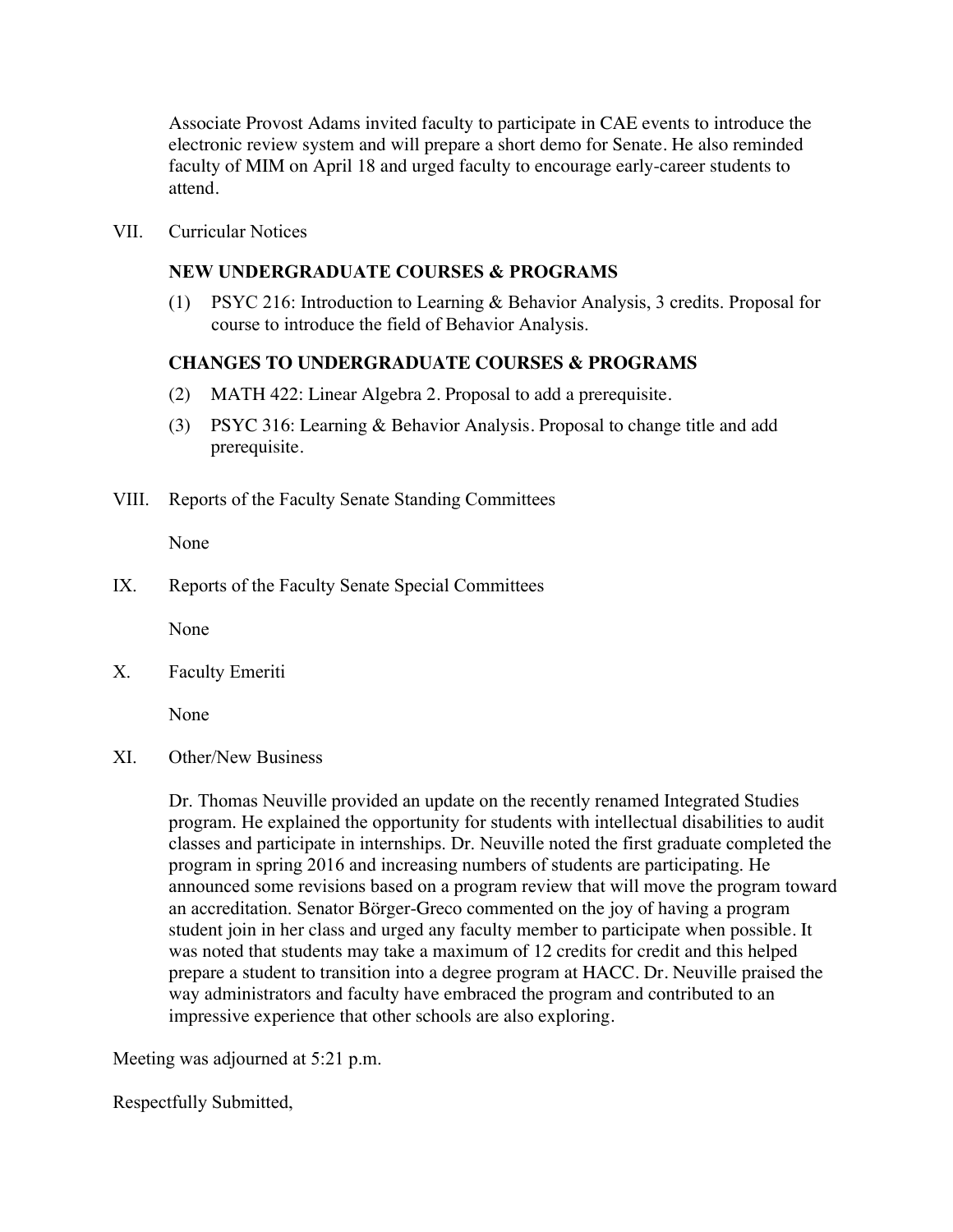Aimee L. Miller Faculty Senate Secretary

Action Summary:

The minutes of the March 7, 2017 meeting of the Faculty Senate were approved as written.

- (1) AEST: MS Technology & Innovation. Proposal to convert MEd program to MS with the current MEd program as an education core track and a second new enterprise core track was approved without dissent.
- (2) ANTH 326: Anthropology of Religion, 3 credits, G3. Proposal for new course with anthropological exploration of human religious diversity was approved without dissent.
- (3) ANTH 327: Urban Anthropology, 3 credits, G3. Proposal for new course focused on the social and cultural dynamics of humans living within large, dense city environments was approved without dissent.
- (4) WSSD 375: Prevention and Care of Athletic Injuries, 3 credits. Proposal for a course covering basics of prevention, recognition, care, assessment, treatment, and rehabilitation of injuries to physically-active populations was approved without dissent.
- (5) WSSD 492: Seminar in Sport Science, 1-3 credits. Proposal for a capstone course was approved without dissent.
- (6) BIOL 352: Nutritional Science. Proposal to allow students to earn credit for this course and WSSD 452 was approved without dissent.
- (7) BIOL 396: Ichthyology. Proposal to change title and modify prerequisites was approved without dissent.
- (8) BIOL 438: Neurobiology. Proposal to remove lab component, change to 3 credits lecture, remove W, and drop ENGL 110 prerequisite was approved without dissent.
- (9) ITEC 435: Manufacturing Enterprise. Proposal to modify prerequisites was approved without dissent.
- (10) BA Anthropology. Proposal to update curriculum to reflect recent course offerings was approved without dissent.
- (11) BS Allied Health Technology, Pre-Athletic Training. Proposal to update curriculum to align with 3+2 program leading to MS degree was approved without dissent.
- (12) BS Allied Health Technology, Sports Medicine. Proposal for new option to prepare for work in athletic training without participating in the  $3+2$  program was approved without dissent.